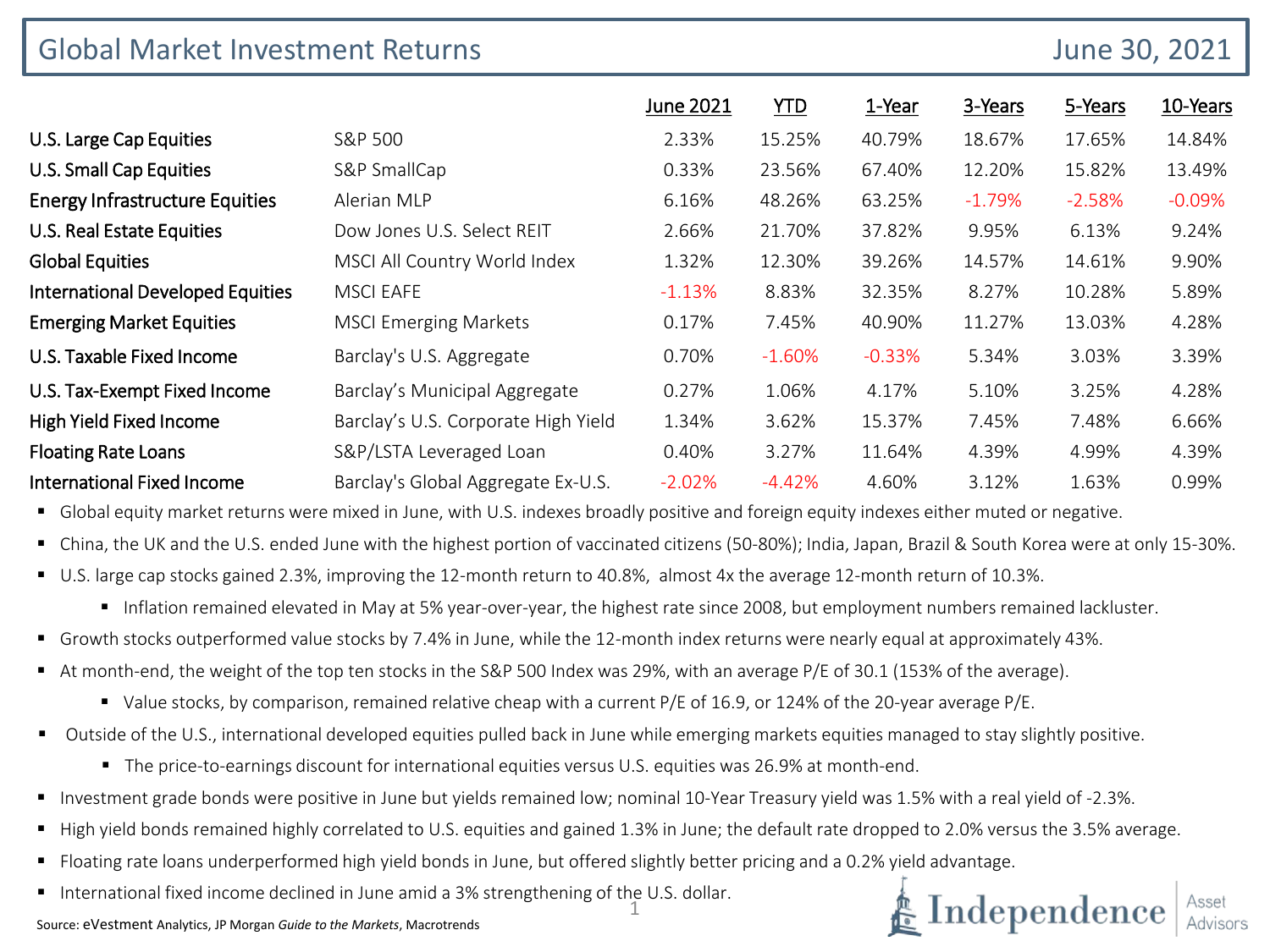аерепаенс

Advisors

### Economic Update

- The U.S. dollar strengthened 2.7% against the Canadian dollar in June, ending the month with an exchange rate of 1.2404.
- Canada's economy sputtered in April and May as the country was forced into lockdown to slow the third wave of COVID-19.
- Canada's real GDP declined 0.3% in April from March, which was not as bad as the -0.8% expected; preliminary May GDP is negative 0.3%.
- The economic slowdown in April and May was directly attributable to the retail, accommodation and food services industries.
- Real estate fell in April for the first time since October 2020 and is expected to continue to decline in May.
- Looking ahead, analysts expect growth to pick up as the lockdown is lifted and business reopen, resulting in a "summer bump."



| <b>Date Range</b>    | <b>USD to CAD</b> | $+/-$   | <b>\$USD 1,000,000</b> | <b>CAD Profile</b> |                            |  |  |  |
|----------------------|-------------------|---------|------------------------|--------------------|----------------------------|--|--|--|
| <b>YTD</b>           | 1.2751-1.2404     | $-2.7%$ | Ξ<br>\$CAD 1,240,402   | *Inflation Rate    | 3.6% (May 2021)            |  |  |  |
| 1-Year               | 1.3657-1.2404     | $-9.2%$ | @ 1.2404               | Interest Rate      | $0.25\%$ (6/9/2021)        |  |  |  |
| 3-Years              | 1.3137-1.2404     | $-5.6%$ | (6/30/2021)            | Information        | http://www.bankofcanada.ca |  |  |  |
| *Total CPI Inflation |                   |         |                        |                    | Indonesdance<br>Asset      |  |  |  |

Sources: xe.com, Statistics Canada, bankofcanada.com, Reuters <sup>1</sup> Organization for Economic Co-operation and Development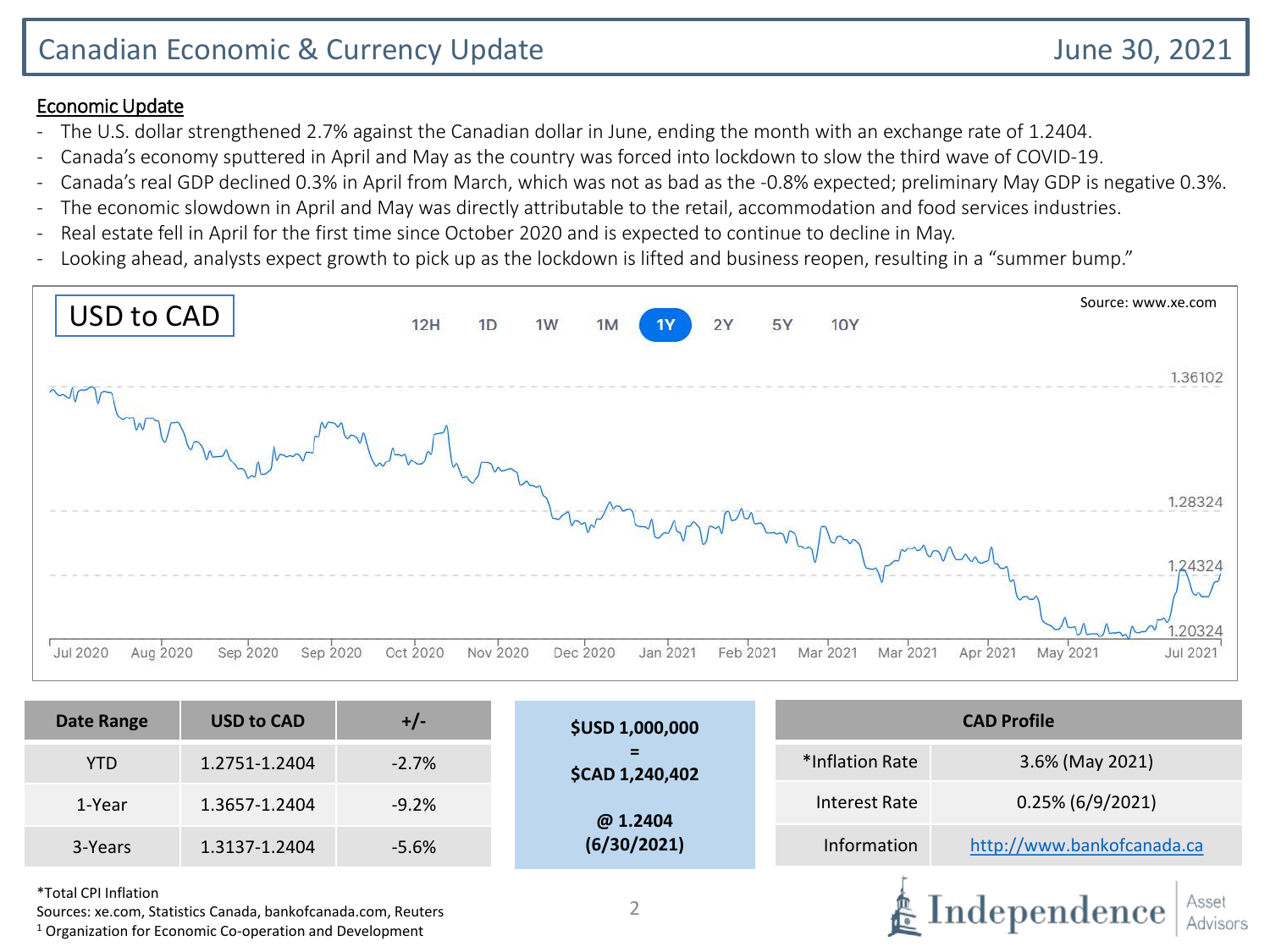# Copper Price History & Outlook June 30, 2021

The larger chart below shows the historical daily COMEX copper price, which is displayed in U.S. dollars per pound. The chart provides 20 years of price history as well as past recessions. The embedded chart provides a zoomed-in image of the 2021 calendar year copper price movement.

Copper prices were up \$0.77 per pound year-to-date, or 22.0%. Since the \$2.10 low point on March 23, 2020, prices have risen \$2.19 per pound, or 104%.

#### The price of copper was \$4.29 per pound as of June 30, 2021.



3

### Copper Price Outlook

Copper prices retreated from the alltime high set in May and turned negative in June, ending the month down \$0.39 per pound, or 8%.

Prices moved lower as May data showed that surging raw material prices had squeezed margins, which weighed on factory activity and resulted in weaker Chinese industrial profit growth. Copper prices were also negatively affected by investor concerns over rising inflation in the U.S., and the fear of accelerated policy tightening.

Looking ahead, most analysts expect copper prices will move gradually higher amid supply worries and a promising demand outlook.

However, commodities broker Marex Spectron expects prices will remain "stuck in place" in the near-term, citing that "Demand is still good in China, but the extra demand that would push spot premiums higher and cause the arbitrage to open is not there."

Independence